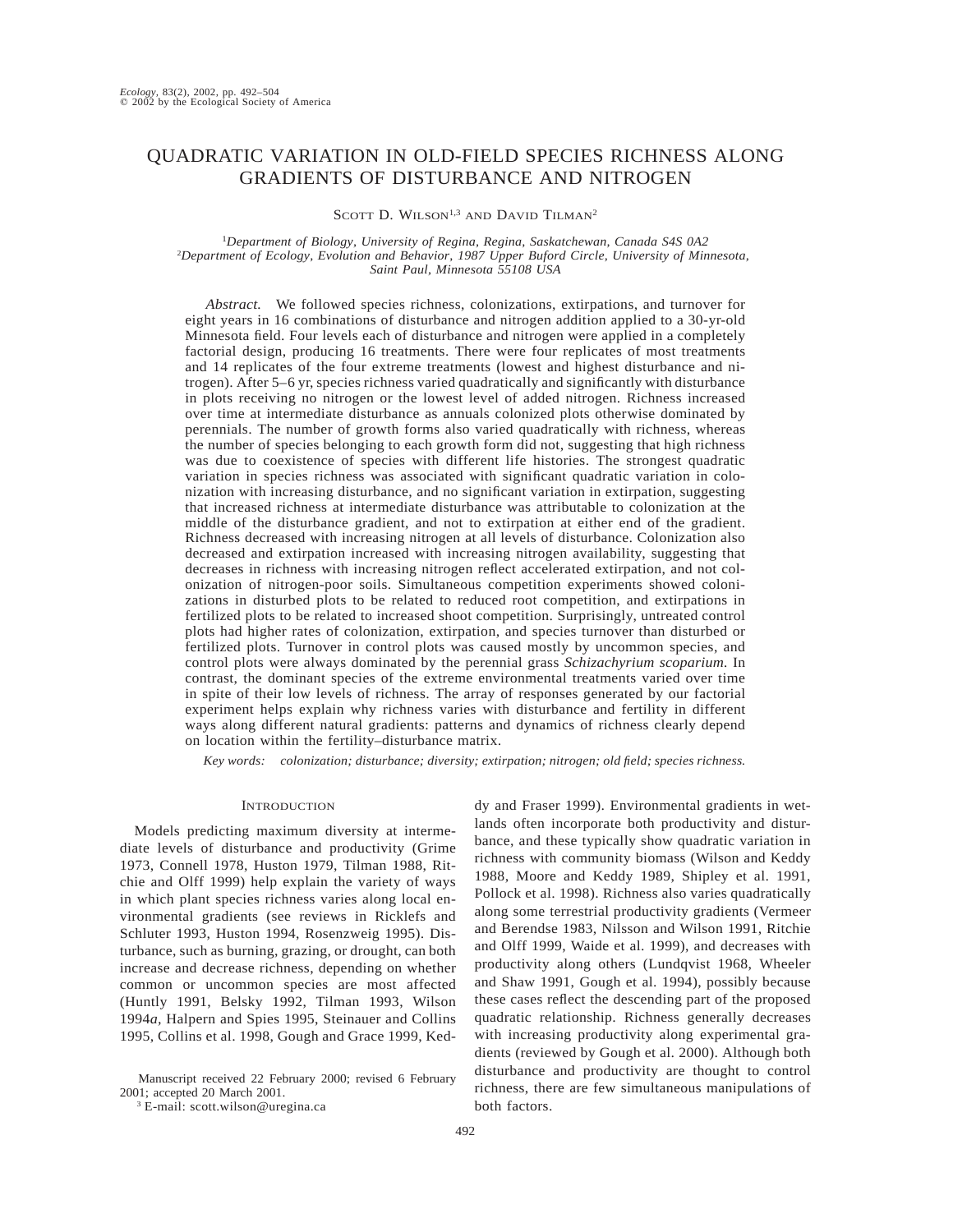Several lines of evidence highlight the importance of multiple controls. A review found that univariate analyses typically explained one quarter of the variation in richness, whereas multivariate analyses explained about one half (Grace 1999). The experimental fertilization of Louisiana marshes decreased richness only in plots from which herbivores were excluded (Gough and Grace 1998). Another review found that grazing decreased plant richness in nutrient-poor terrestrial systems and increased it in nutrient-rich systems (Proulx and Mazumder 1998). All of these studies suggest that disturbance and productivity have interactive effects on richness.

Richness is controlled ultimately by disturbance and productivity, but proximately by colonization and extirpation (Rydin and Borgegård 1988, Grace and Pugasek 1997). In species-rich Minnesota old fields, colonization is decreased and extirpation is increased by nitrogen addition, resulting in lower richness (Tilman 1993). In recently abandoned Michigan fields, however, colonization and extirpation were unaffected by nitrogen (Huberty et al. 1998). Disturbance increases both colonization and extirpation (Belsky 1992, Montalvo et al. 1993, McIntyre and Lavorel 1994), and these contribute to the turnover of species through time. Turnover is high in natural vegetation (Rydin and Borgegård 1988, O'Connor 1991, van der Maarel and Sykes 1993, Robinson et al. 1995, Collins 2000) and contributes to diversity because patches undergoing different stages of turnover differ in species composition. The responses of colonization, extirpation, and turnover to fertility and disturbance also need examination.

Quadratic variation in richness has been attributed to the coexistence of contrasting growth forms (Denslow 1980, Shipley et al. 1991, Wilson 1994*b*) in some cases but not in others (Wilson and Keddy 1988), and there is no consensus on which is the general mechanism, or whether this differs between disturbance and productivity gradients.

Here we describe an experiment in which disturbance and resource availability were manipulated in an old field for eight years. We tested for quadratic variation in richness, colonization, extirpation, and turnover. We also tested whether variation in richness was caused by changes in the number of growth forms present, or by the number of species belonging to each growth form. We relate our results to simultaneous measurements of root and shoot competition conducted within the experiment (Wilson and Tilman 1993, 1995, Wilson 1994*c*).

## METHODS

An experimental gradient of nitrogen availability and disturbance was established in 1988 in a then 31-yrold field on a nitrogen-poor sand plain (Field B at Cedar Creek Natural History Area; 45°24' N, 93°12' W; 50 km north of Minneapolis, Minnesota, USA). The field has fine sand soil, was last farmed in 1957, and is characterized by *Schizachyrium scoparium,* a perennial  $C_4$  grass, and cryptogamic soil (a dark surface crust of cyanobacteria and moss protonema). Nitrogen is the limiting soil nutrient in the field (Tilman 1988).

Four levels of nitrogen (N1–N4) and four of disturbance (D1–D4) were applied annually (1988–1995) in a factorial design, producing 16 treatment combinations (Wilson and Tilman 1991). Treatments were applied in a completely randomized design to  $5 \times 5$  m plots separated by 2 m wide corridors. There were four replicates of each treatment except for the four extreme treatments (N1D1, N1D4, N4D1, N4D4), which had ten additional replicates used in competition experiments (Wilson and Tilman 1993, 1995, Wilson 1994*b*).

Nitrogen was applied as commercial solid  $NH<sub>4</sub>NO<sub>3</sub>$ at 0, 2.0, 9.5, and 17  $g \cdot N \cdot m^{-2} \cdot yr^{-1}$  in early May and late June each year. P, K, and trace elements were also added to all plots in all treatments to ensure that only nitrogen was limiting (see Wilson and Tilman 1991).

D1 plots received no disturbance. Other plots were tilled annually in late April or early May, before N application, to a depth of 10 cm with a rear-tined, selfpropelled rototiller (Wilson and Tilman 1991). This machine spread the disturbance evenly across the plots in a repeatable manner. Disturbance was applied uniformly to avoid the introduction of spatial effects (Miller 1982, Coffin et al. 1996). Disturbance intensities varied according to the amount of bare ground produced (D1: 0%; D2: 25%; D3: 50%; D4: 100%). These disturbance regimes were not designed to reproduce any particular natural disturbance. Rather, they incorporate the common definition of ecological disturbance, i.e., biomass removal (Grime 1979, Tilman 1988), using a method which can be applied consistently across space and time.

The experiment was surrounded by a 2 m tall fence to exclude large mammals and hardware cloth buried to a depth of 50 cm to exclude pocket gophers, the most important natural agent of disturbance at the study site (Inouye et al. 1987). Seasonal dynamics of standing crop, litter, root mass, available nitrogen, and light in the plots are described by Wilson and Tilman (1991, 1993). The experiment was accidentally burned in early spring 1994, but this had no detectable effect on richness, species composition, standing crop, or resources measured in August 1994 (S. D. Wilson and D. Tilman, *unpublished data*).

Species covers were measured in mid-August (1988– 1995) along a transect that ran diagonally across each plot. Two quadrats  $(0.5 \times 1$  m) were placed along the transect, each 1.5 m towards the center of the plot from the ends of the transect. The cover of each species was recorded in each quadrat using Daubenmire's (1959) scale. The mean cover of each species in each plot was determined. Appropriate species covers were summed to find the covers of growth forms  $(C_4$  perennial grasses,  $C_3$  perennial grasses, perennial forbs, annual grasses, annual forbs, cryptogams [lichens, mosses, and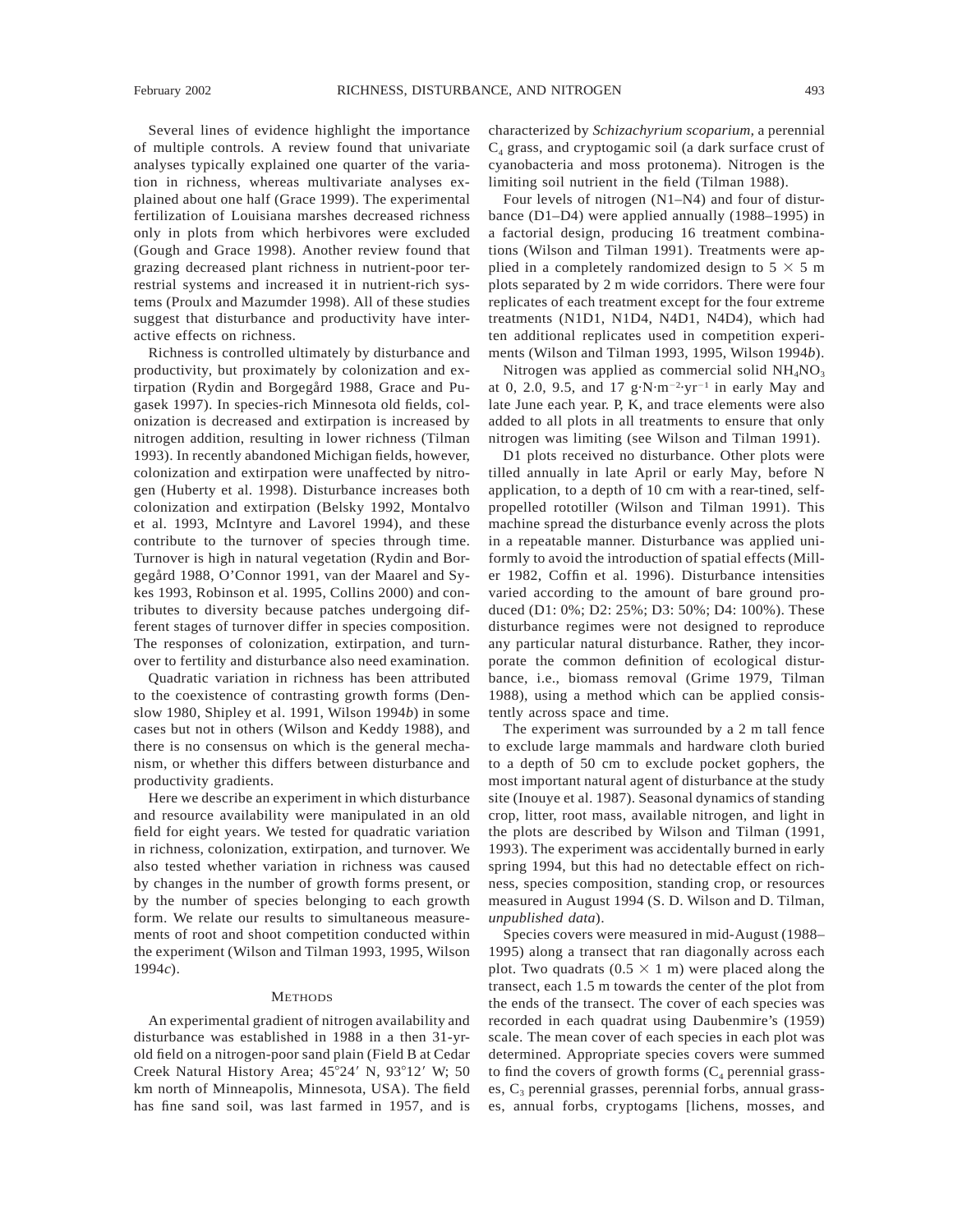

FIG. 1. Species richness after eight years across four levels of disturbance at four levels of nitrogen addition. Dots are values from replicate plots (1 m2). Open circles are means. Lines are shown only for significant relationships ( $P < 0.05$ ; Table 1). The top and bottom panels also appear in Wilson (2000).

cryptogamic soil], and woody plants) in each plot in each year. The number of species belonging to each growth form was also noted.

Species richness was determined for each plot in each year as the total richness in the two quadrats. We examined whether richness varied quadratically with disturbance at each level of nitrogen in each year by testing whether a second-order polynomial regression equation accounted for a significant proportion of variation in richness. We examined the number of growth forms and the number of species in each growth from in the same way. We also examined whether species richness, the number of growth forms, and the number of species in each growth form varied with nitrogen addition at each level of disturbance.

We calculated colonization as the total number of species gained in each plot in each year, and extirpation as the number of species lost from each plot in each year. Species turnover in each plot in each year was determined by adding colonization and extirpation. We did not address the proportions of species lost or gained because variation in richness among treatments is determined by changes in absolute numbers, not proportions. We examined whether colonization, extirpation, and turnover averaged across all years varied quadratically with disturbance at each level of nitrogen. These three response variables were also examined for variation with nitrogen addition at each level of disturbance.

In order to examine whether richness, colonization, and extirpation varied with time, we used repeatedmeasures analysis of variance (ANOVA) to examine each variable with respect to disturbance, nitrogen supply, and time (year sampled). We present data from all treatments but only the four extreme treatments (N1D1, N1D4, N4D1, N4D4) were analyzed because there were 14 replicates of these and only 4 replicates of the other treatments. 1993 data were excluded from the analysis because 10 replicates of the extreme treatments may have been disturbed by harvesting a competition experiment in 1992 (Wilson and Tilman 1995). Proportional variables were arcsine-square root transformed, and other variables were log transformed in order to improve normality and reduce heteroscedasticity.

## RESULTS

# *Species richness and disturbance*

In plots receiving no nitrogen or the lowest level of added nitrogen, richness in 1995 varied quadratically and significantly with disturbance (Fig. 1). Richness did not vary significantly with disturbance at the two highest levels of nitrogen addition.

Richness in 1995 was highest at intermediate disturbance at the two lowest level of N addition because the number of growth forms varied quadratically and significantly with disturbance (Table 1). As in the case of richness, the number of growth forms did not vary

TABLE 1. Summary of variation in species richness (*R*), the richness of growth forms  $(R_{GF})$ , and the number of species in each growth form  $(R/R<sub>GF</sub>)$  across four levels of disturbance for four levels of nitrogen addition, at the end of the experiment.

| N added<br>$(g \cdot m^{-2} \cdot yr^{-1})$ | R                     | $R_{\text{GF}}$        | $R/R$ <sub>GF</sub>   |
|---------------------------------------------|-----------------------|------------------------|-----------------------|
| 0                                           | $0.44***$ †<br>0.49*† | $0.32**+$<br>$0.66***$ | $0.24**t$<br>$\cdots$ |
| 9.5                                         |                       | $\cdots$               |                       |
| 17                                          |                       | $\cdots$               |                       |

*Notes:* Values are regression coefficients ( $r^2$ ). Ellipses denote no significant variation in richness.

† Richness varied quadratically and significantly with disturbance.

‡ Richness decreased significantly with disturbance.

 $* P < 0.05; *P < 0.01; **P < 0.001.$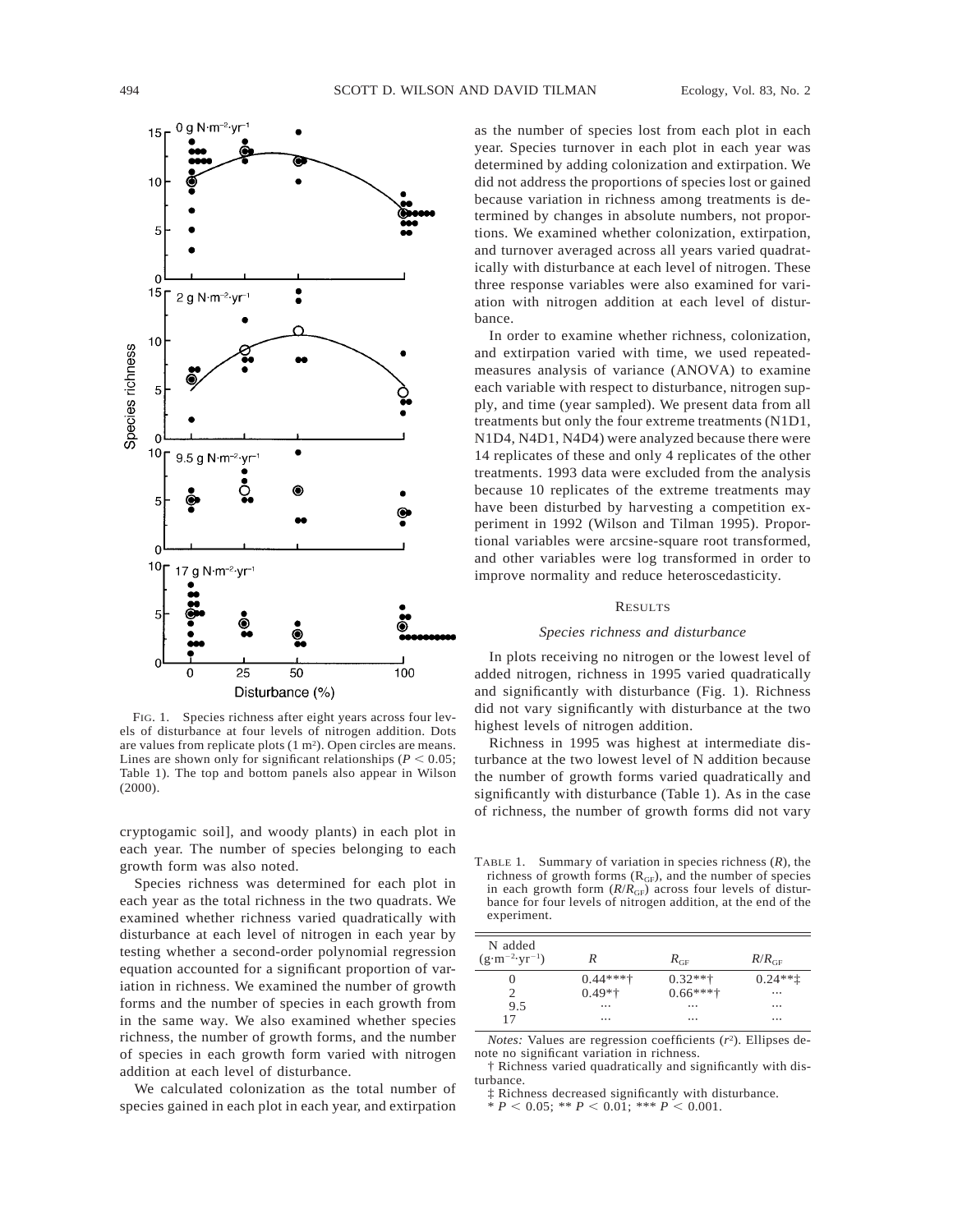TABLE 2. Summary of variation in colonization, extirpation, and turnover (colonization plus extirpation) across four levels of disturbance for four levels of nitrogen addition (averaged across all years).

| N added<br>$(g \cdot m^{-2} \cdot yr^{-1})$ | Colonization<br>(species/yr) | Extirpation<br>(species/yr) | Turnover<br>(species/yr) |
|---------------------------------------------|------------------------------|-----------------------------|--------------------------|
|                                             | $0.35***$                    | $0.25**\$                   | $0.33***$                |
|                                             | $0.61***$                    |                             | $0.52***$                |
| 9.5                                         | $0.41***$                    |                             | $0.42***$                |
|                                             |                              | $\cdots$                    |                          |

*Notes:* Values are regression coefficients (*r*<sup>2</sup> ). Ellipses denote no significant variation.

Varied quadratically and significantly with disturbance.

‡ Decreased significantly with disturbance.

§ Increased significantly with disturbance.

 $* P < 0.05$ ;  $* P < 0.01$ ;  $* * P < 0.001$ .

significantly with disturbance at the two highest levels of nitrogen addition.

The number of species belonging to each growth form did not vary quadratically with disturbance at any level of N (Table 1), suggesting that this variable did not contribute to quadratic variation in species richness with disturbance.

Peak richness at intermediate disturbance at low rates of N addition was associated with high numbers of species colonizing these plots: colonization (averaged across all years) varied quadratically and significantly with disturbance in N2 and N3 plots (Table 2). Species turnover also varied quadratically and significantly with disturbance in N2 and N3 plots (Table 2), suggesting that plots with intermediate disturbance were diverse through time, as well as in space. In contrast, extirpation did not vary with disturbance in a manner consistent with high richness at intermediate disturbance (Table 2).

### *Species richness and nitrogen*

Richness in 1995 decreased significantly with increasing nitrogen availability at every level of disturbance (Fig. 1;  $r^2 = 0.42{\text -}0.76$ ,  $P < 0.001$ ). This was associated with significant decreases in the number of species belonging to each growth form at all levels of disturbance (*data not shown*;  $r^2 = 0.29{\text -}0.69$ ,  $P <$ 0.001), as well as decreases in the numbers of growth forms ( $r^2 = 0.08{\text -}0.69$ ,  $P < 0.05$  at D2, D3, and D4).

Decreasing richness with increasing N was associated with significant decreases in colonization, increases in extirpation, and decreases in turnover (all averaged over all years) with increasing N at every level of disturbance (*data not shown*;  $r^2 = 0.24 - 0.81$ ,  $P <$ 0.05).

### *Temporal dynamics*

On a year by year basis, richness varied quadratically  $(P < 0.05)$  with disturbance at low N only after several years: quadratic variation occurred in both 1994 and 1995 in N1 plots, and in 1993–1995 in N2 plots (*data not shown*). Richness decreased montonically with disturbance in N1 plots for the first 5 yr of the experiment. Richness generally did not vary with disturbance in N3 or N4 plots in any year.

Repeated-measures ANOVA confirmed regression analyses (Tables 1 and 2) by showing that richness, colonization, extirpation, and turnover all varied significantly with both disturbance and nitrogen, but in this section we focus on interannual variation in these variables.

Repeated-measures ANOVA showed that richness varied significantly with time (Fig. 2,  $F_{7,354} = 4.0$ , *P*  $<$  0.05) and the interaction between time and nitrogen  $(F<sub>7,354</sub> = 6.5)$ , because richness decreased among years in plots with added nitrogen (N4D1 and N4D4) but was constant in plots without (N1D1 and N1D4). Richness increased over time at intermediate levels of disturbance and low levels of nitrogen addition (N1D2, N1D3, N2D2, N2D3).

Colonization (Fig. 3) varied significantly with time  $(F_{4, 252} = 4.8)$  and with the three-way interaction involving time, nitrogen, and disturbance  $(F_{4, 252} = 4.3)$ . Colonization was constant with time in undisturbed plots (D1), higher in undisturbed and unfertilized plots (N1D1) than in undisturbed and fertilized plots (N4D1), and decreased with time in disturbed plots (N1D4 and N4D4).

Extirpation decreased significantly over time (Fig. 3,  $F_{4,252} = 6.6$ , and was greatest at the start of the experiment, especially in the extreme treatments N1D4, N4D1, and N4D4. As a result, there were significant interactions between both time and nitrogen ( $F_{4, 252}$  = 5.9), and time and disturbance  $(F_{4, 252} = 4.5)$ . Extirpation in disturbed or nitrogen-enriched plots (e.g., N4D4) was almost 0 after three years and for most of the experiment, whereas extirpation in control plots (N1D1) was variable throughout the experiment. The low extirpation in older nitrogen-enriched and disturbed plots occurred after high initial loss rates, and reflects the fact that all the species that were going to be lost from these treatments were lost early in the experiment.

Species turnover (colonization plus extirpation, Fig. 4) varied significantly with time  $(F_{4, 252} = 4.4)$ , as well as with the interactions between time and nitrogen  $(F_{4, 252} = 3.4)$ , and time and disturbance  $(F_{4, 252} = 4.0)$ . Turnover was consistently high in control plots (N1D1) but decreased over time in both fertilized and disturbed plots (N4D1, N1D4, N4D3).

# *Species composition*

Control plots (Fig. 5, N1D1) were dominated by the C4 perennial grass *Schizachyrium scoparium. Poa pra* $tensis$ , a  $C<sub>3</sub>$  perennial grass, was the second most common taxon in control plots at the end of the experiment. Cryptogams had 15–30% cover in the first four years but declined after that.

Intermediate levels of disturbance in unfertilized plots allowed most common perennials to persist, but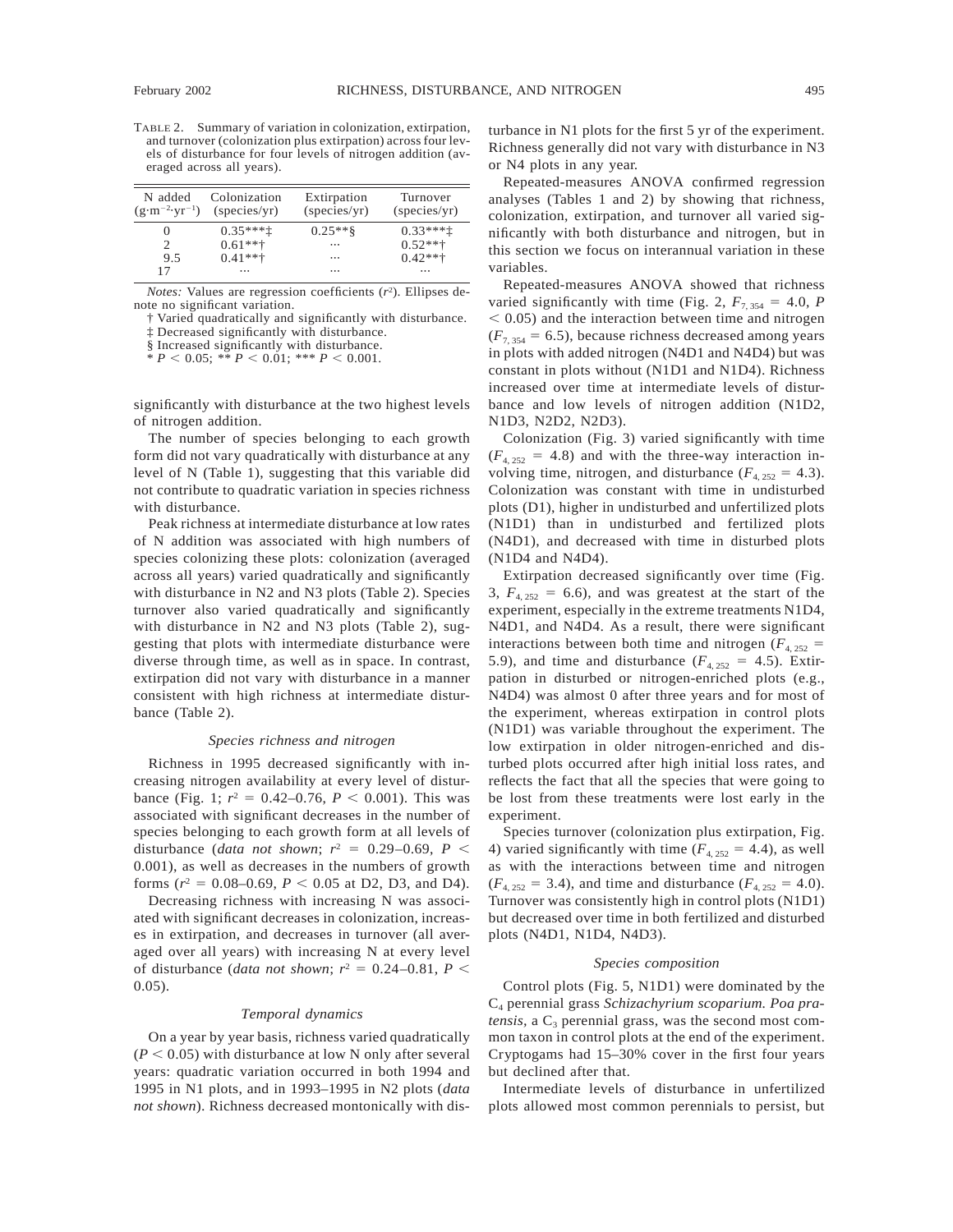

FIG. 2. Species richness over time in 16 combinations of nitrogen addition and disturbance in an old field. Dots are values from replicate plots. Open circles are annual means.

also introduced annuals such as *Panicum capillare* and *Setaria viridis* (Fig. 5, N1D2, N1D3). Highly disturbed plots were dominated by *Setaria viridis* and the annual forbs *Polygonum convolvulus* and *Chenopodium album* (Fig. 5, N1D4). Thus, maximum richness at intermediate disturbance in unfertilized plots (Fig. 1) reflected the coexistence of annuals and perennials.

In plots receiving high rates of nitrogen, perennials were replaced by annuals as disturbance increased (Fig. 5, N4D1. . . N4D4), but without the coexistence of contrasting growth forms that occurred in unfertilized plots (Table 1).

Adding nitrogen to undisturbed plots led to progressively greater dominance by *Poa* (Fig. 5, N2D1 and N3D1). At the highest rate of nitrogen, however, plots were dominated the perennial C<sub>3</sub> grass *Agropyron repens.* Two annuals, the vine *Polygonum convolvulus*

and the forb *Chenopodium album,* appeared in highnitrogen, undisturbed plots (Fig. 5, N4D1).

Adding nitrogen to plots with intermediate levels of disturbance (D2 and D3) accelerated the replacement of *Schizachyrium* by *Agropyron*: *Schizachyrium* persisted in plots with little added nitrogen (N1–N3) but disappeared from heavily fertilized plots (Fig. 5, N4D2, N4D3). Adding nitrogen to the most disturbed plots (D4) resulted in dominance by *Chenopodium* by the end of the experiment.

### **DISCUSSION**

# *Disturbance and its interaction with nitrogen*

Our experiment produced quadratic variation in richness with disturbance in infertile plots due to the persistence of perennials and colonization by annuals. This was reflected by significant quadratic variation in both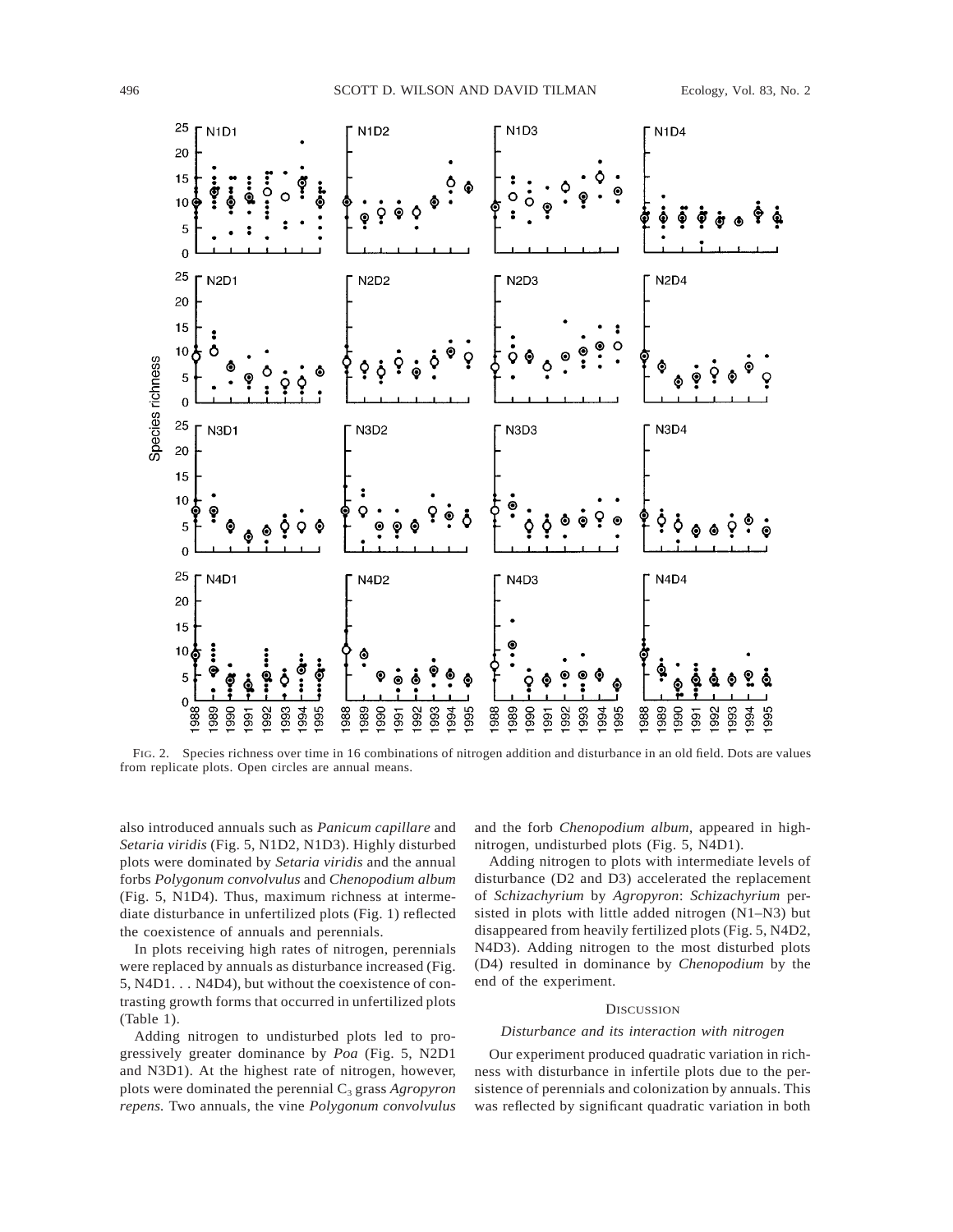

FIG. 3. Colonization (closed circles) and extirpation (open circles) over time in 16 combinations of nitrogen addition and disturbance in an old field. Note the direction of the axis for extirpation. Means for each treatment combination are shown.

colonization and in the number of growth forms along the disturbance gradient at low nitrogen (Tables 1, 2). High richness has also been linked to the coexistence of different life forms along successional (Denslow 1980), wetland (Shipley et al. 1991), and mountainside gradients (Wilson 1994*b*).

Our manipulations support observations from natural vegetation that attribute peaks in richness to intermediate levels of disturbance (Connell 1978, Coppock et al. 1983, Wilson and Keddy 1988, Pollock et al. 1998). The intermediate disturbance hypothesis predicts that richness is enhanced by reduced competition (Grime 1973, Connell 1978, Huston 1979), and competition intensity was indeed reduced by disturbance in our experiment (Wilson and Tilman 1993, 1995). Our intermediate disturbance treatments also increased soil resource heterogeneity by creating patches of bare soil within a matrix of perennial species (Paine and Levin

1981). Increased heterogeneity may increase diversity by creating establishment sites (Grime 1979), variation in resource ratios (Tilman 1988), or variation in the relative importance of root and shoot competition (Wilson 2000): different experiments are required to determine the relative contributions of these mechanisms.

The emergence of quadratic variation in richness with disturbance after 5–6 yr emphasizes the need for long-term studies for understanding controls of diversity (Likens 1989), and suggests that the relationship between diversity and disturbance may continue to vary through time.

Disturbance of plots without added nitrogen (N1D4) reduced biomass, increased soil available nitrogen (Wilson and Tilman 1991), and reduced root competition (Wilson and Tilman 1993). Competition still caused a considerable (30%: Wilson and Tilman 1993) reduction in transplant growth in these plots, however,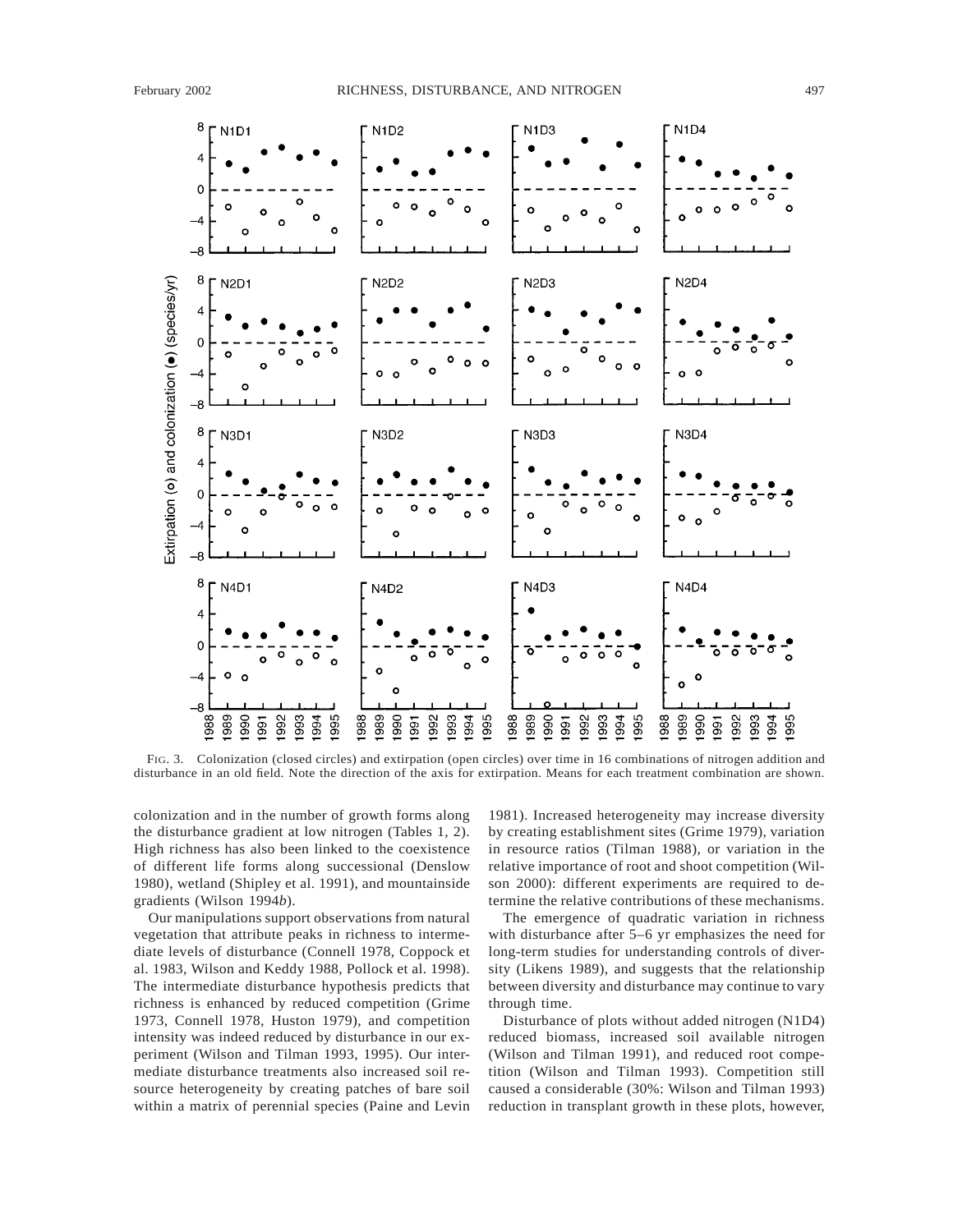

FIG. 4. Species turnover (colonization plus extirpation) over time in 16 combinations of nitrogen addition and disturbance in an old field. Means for each treatment combination are shown.

and a combination of low nutrient availability and constant disturbance may allow certain grasses to outcompete others (e.g., Berendse et al. 1992).

In contrast to the constant dominance of undisturbed and unfertilized plots by *Schizachyrium* (Fig. 5, N1D1), the dominant annuals of disturbed plots changed nearly every year (N1D4). Annuals also showed great interannual variation in dominance in a 13-yr experiment in a wheat field (Firbank 1993), and annually burned Kansas prairie was more variable than infrequently burned prairie (Collins 2000). Competition may continue to influence the structure and diversity of disturbed communities (Wilson 1999), but the factors determining the identity of dominant species are clearly more variable in disturbed vegetation.

Applying the most intense level of disturbance to unfertilized plots caused both colonization and extirpation to decrease steadily with time (Fig. 3: N1D4). This contrasts with undisturbed plots (N1D1), where colonization and extirpation remained at high levels throughout the experiment. Thus, by the end of the experiment, disturbed plots had low rates of turnover (Fig. 4) in spite of nearly annual changes in the identity of the dominant species (Fig. 5). Because the balance between colonization and extirpation was near 0 (Fig. 3, N1D4), species richness in highly disturbed plots was fairly constant over the course of the experiment (Fig. 2), and low relative to undisturbed plots. Grassland species richness is also reduced by plowing (Montalvo et al. 1993), frequent burning (Collins et al.

1995), and intense grazing (Coppock et al. 1983, Huntly 1991).

In contrast to our finding of quadratic variation of richness with disturbance at low nitrogen, richness was unaffected by disturbance if nitrogen availability was high (Fig. 1). Differences between nutrient levels in the response of richness to disturbance may be related to differences between nutrient levels in the intensity of root competition, the dominant form of competition in grasslands (Wilson 1998). Removal experiments showed that disturbance decreased root competition in unfertilized plots but not in fertilized plots (Wilson and Tilman 1993). Root competition in unfertilized plots was reduced because tilling killed roots and decreased nutrient demand. Root competition was unaffected by disturbance in fertilized plots because nutrients were highly available regardless of disturbance regime. Thus, quadratic variation in richness with disturbance in unfertilized vegetation was consistent with a significant decrease in the intensity of root competition, and the lack of variation in richness with disturbance in fertilized vegetation was consistent with the absence of a decrease in root competition.

# *Nitrogen and its interaction with disturbance*

Richness decreased with nitrogen addition regardless of disturbance regime (Fig. 1), as typically occurs in fertilization experiments (Gough et al. 2000). Simultaneous competition measurements within our experimental gradient showed that light competition in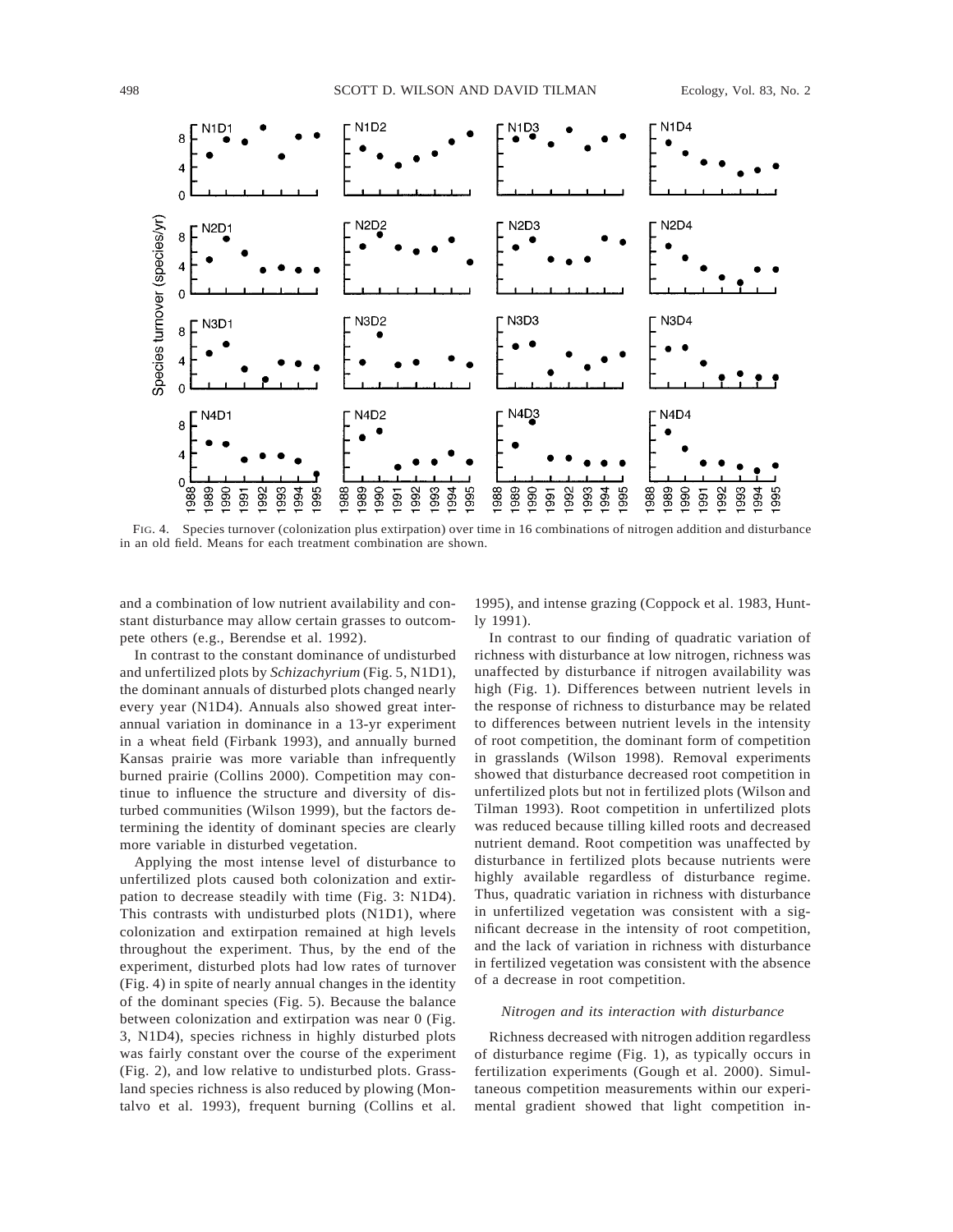Gross 1998).

creased with increasing nitrogen, regardless of disturbance (Wilson and Tilman 1993). Intense light competition with increasing nitrogen would also account for significant decreases in the numbers of growth forms and the number of species in each growth form. Significant decreases in richness with increasing fertility in Michigan old fields were also attributed to aboveground effects, specifically litter (Foster and

Nitrogen addition caused the native grass *Schizachyrium* to be replaced by the aliens *Poa* and *Agropyron* (Fig. 5), as occurred in earlier experiments at Cedar Creek (Wilson and Tilman 1991). The replacement of native species by aliens is typical of fertilized herbaceous vegetation (Lauenroth et al. 1978, Hobbs and Atkins 1988, Huenneke et al. 1990, Burke and Grime 1996). Native grasses, including *Schizachyrium,* are relatively effective competitors at low levels of nitrogen, but may not be as effective in high-nitrogen, low-light environments (Wedin and Tilman 1993).

Nitrogen addition significantly decreased colonization (Fig. 3), as occurred in other undisturbed nitrogen gradients nearby (Tilman 1993). Colonization was consistently low throughout the experiment (Fig. 3, N4D1), resulting in a net loss of species in the first few years. Fertilization of Colorado shortgrass prairie, in contrast, resulted in the addition of annuals without a loss of perennials (Milchunas et al. 1990). The few species that did colonize our nitrogen-enriched but undisturbed plots included the annuals *Polygonum convolvulus* and *Chenopodium album* (Fig. 5: N4D1). These annuals may appear in nitrogen-enriched plots because early successional species use increased nitrogen supply rates as germination cues (Bazzaz 1979). *Polygonum* may have persisted because it was able to forage for light due to its climbing ability. *Chenopodium* first colonized disturbed plots but, by the end of experiment, had become common in all fertilized plots regardless of disturbance regime (Fig. 5). *Chenopodium* is noteworthy for being facilitated by neighbors in fertilized plots (Wilson and Tilman 1995), and this may contribute to its success. It is possible that *Chenopodium* in undisturbed, fertilized plots simply represented a sink population established from seeds from disturbed plots, but colonization of undisturbed but fertilized soils by annuals has also been found in Ohio (Carson and Barrett 1988), Colorado (Lauenroth et al. 1978), and western Australia (Hobbs and Atkins 1988), suggesting that this is a common result and is not restricted to our experiment.

Nitrogen-enriched plots lost about four species in each of the first two years (Fig. 3, N4D1). Species lost from our fertilized plots included short perennial forbs such as *Solidago nemoralis* and *Hieracium* spp. (S. Wilson, *unpublished data*) which were presumably unable to compete for light against taller species such as the grass *Agropyron repens* (Fig. 5). Forbs were also displaced by grasses in a fertilized annual grassland in California (Hobbs et al. 1988, Huenneke et al. 1990). Cryptogams on and in the soil also disappeared from our fertilized plots, as occurred in a fertilized arctic shrub community (Press et al. 1998), presumably due to a lack of light.

The dominant perennial grass *Schizachyrium,* like most perennials, disappeared from high-nitrogen, disturbed plots after one year (Fig. 5, N4D4), but persisted in low-nitrogen, disturbed plots for four years (N1D4). *Schizachyrium* may have disappeared quickly from high-nitrogen disturbed plots because, like high-nitrogen undisturbed plots, they were characterized by intense light competition (Wilson and Tilman 1993). Our results for *Schizachyrium* complement those obtained from a factorial fertility and disturbance gradient in a limestone grassland, where the highest rate of invasion by aliens occurred in plots that were both disturbed and fertilized (Burke and Grime 1996): indigenous species are replaced by invading species most rapidly in plots that are both fertilized and disturbed (Hobbs and Atkins 1988).

In spite of the fact that high-nitrogen undisturbed plots were dominated by perennials and high-nitrogen disturbed plots were dominated by a completely different set of annual species, there were very strong similarities between these treatments in terms of patterns of biomass, litter, resources (Wilson and Tilman 1991), competition (Wilson and Tilman 1993), species replacements, extirpation, colonization, and turnover, suggesting that perennial and annual communities have similar responses to nitrogen addition. The behavior of high-nitrogen disturbed plots (N4D4) was also similar to that of high-nitrogen undisturbed plots (N4D1) in that a clear dominant species emerged by the fifth year (1992), *Chenopodium* in disturbed plots and *Agropyron* in undisturbed plots (Fig. 5). This contrasted with the constant shift in dominants in disturbed plots without added N (N1D4). Taken together, the results suggest that the winner in competition for light in nitrogenenriched plots is more predictable than the winners in competition for soil resources in nitrogen-poor plots, probably due to the directional nature of light (Givnish 1986).

### *Dynamics in control plots*

Changes in species composition were not restricted to plots receiving experimental manipulation: control plots (N1D1) varied considerably through time in the absence of fertilization or tilling, as reflected by changes in species composition (Fig. 5) and relatively high rates of turnover (Fig. 4). Long-term fluctuations in grassland species composition are common (Tomanek and Hulett 1970, Tilman 1993, Dodd et al. 1995) and the most common species in our control plots, *Schizachyrium,* varied in cover from 30% to 50%, but without any trend. *Schizachyrium* has been described as a fairly constant ''core'' species in Kansas and Oklahoma, where it varies less among years than do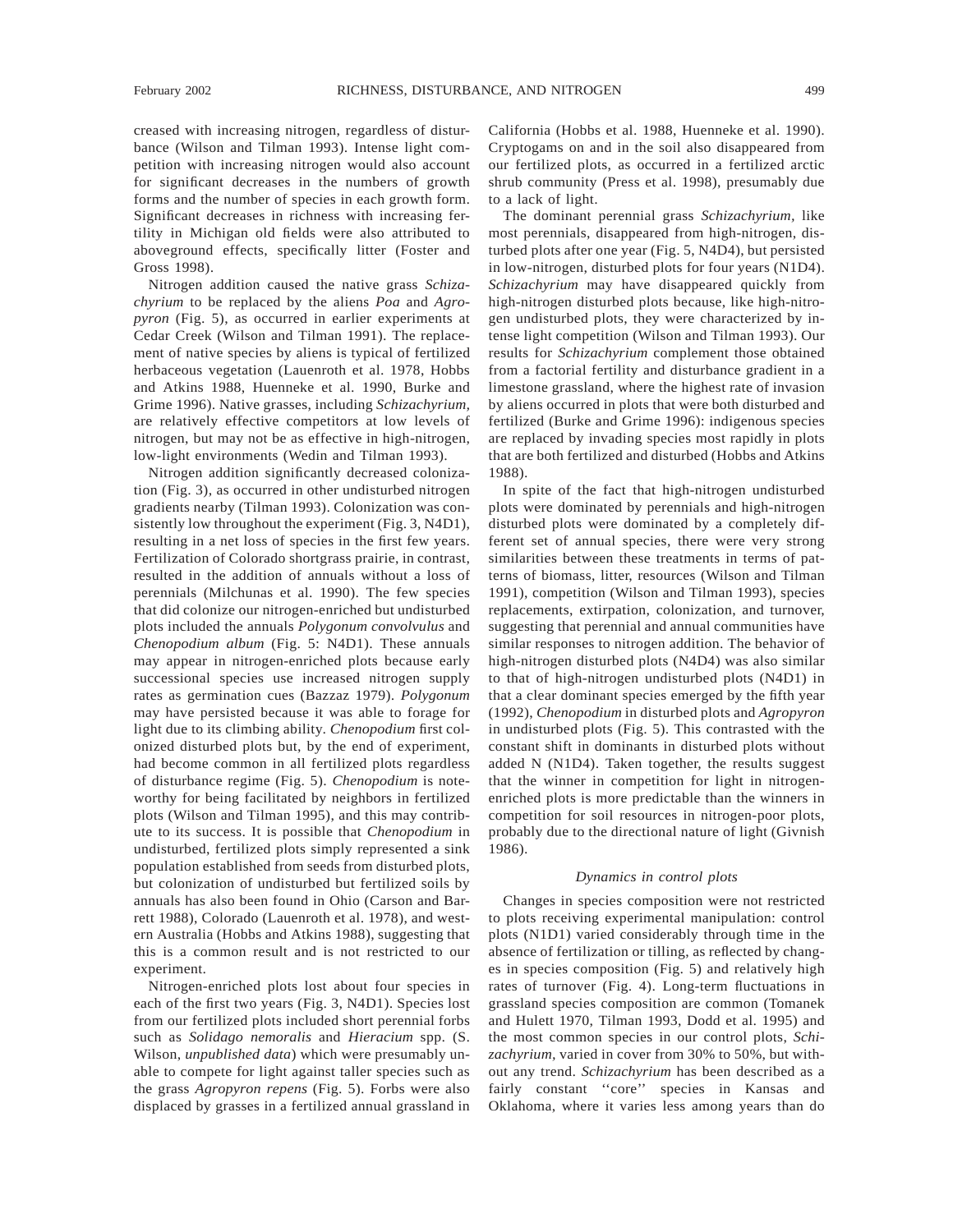

FIG. 5. Covers of common species ( $>5\%$  cover in at least one treatment in at least one year) over time in 16 combinations of nitrogen addition and disturbance in an old field (solid lines, perennials; dashed lines, annuals). Some lines have been omitted for clarity.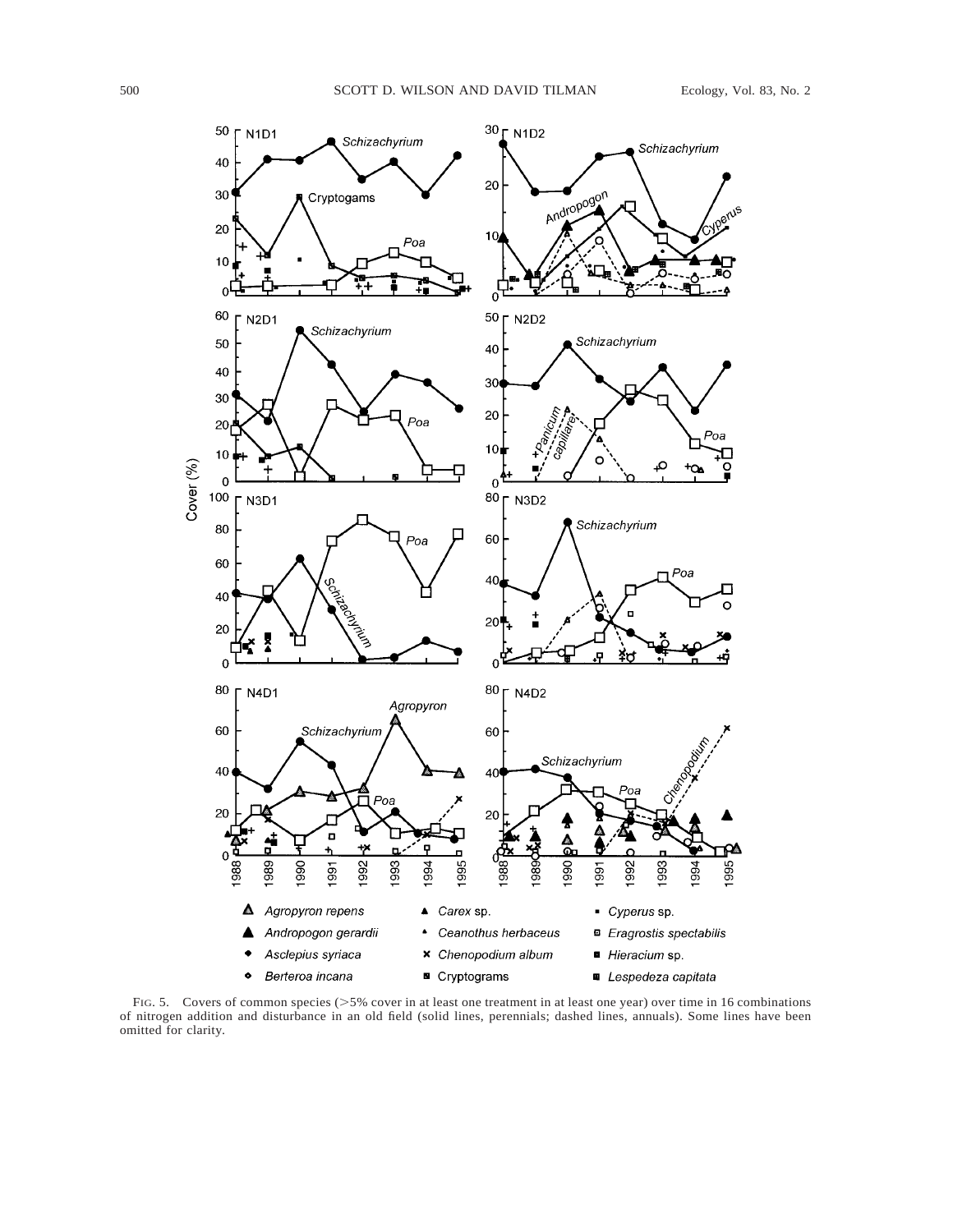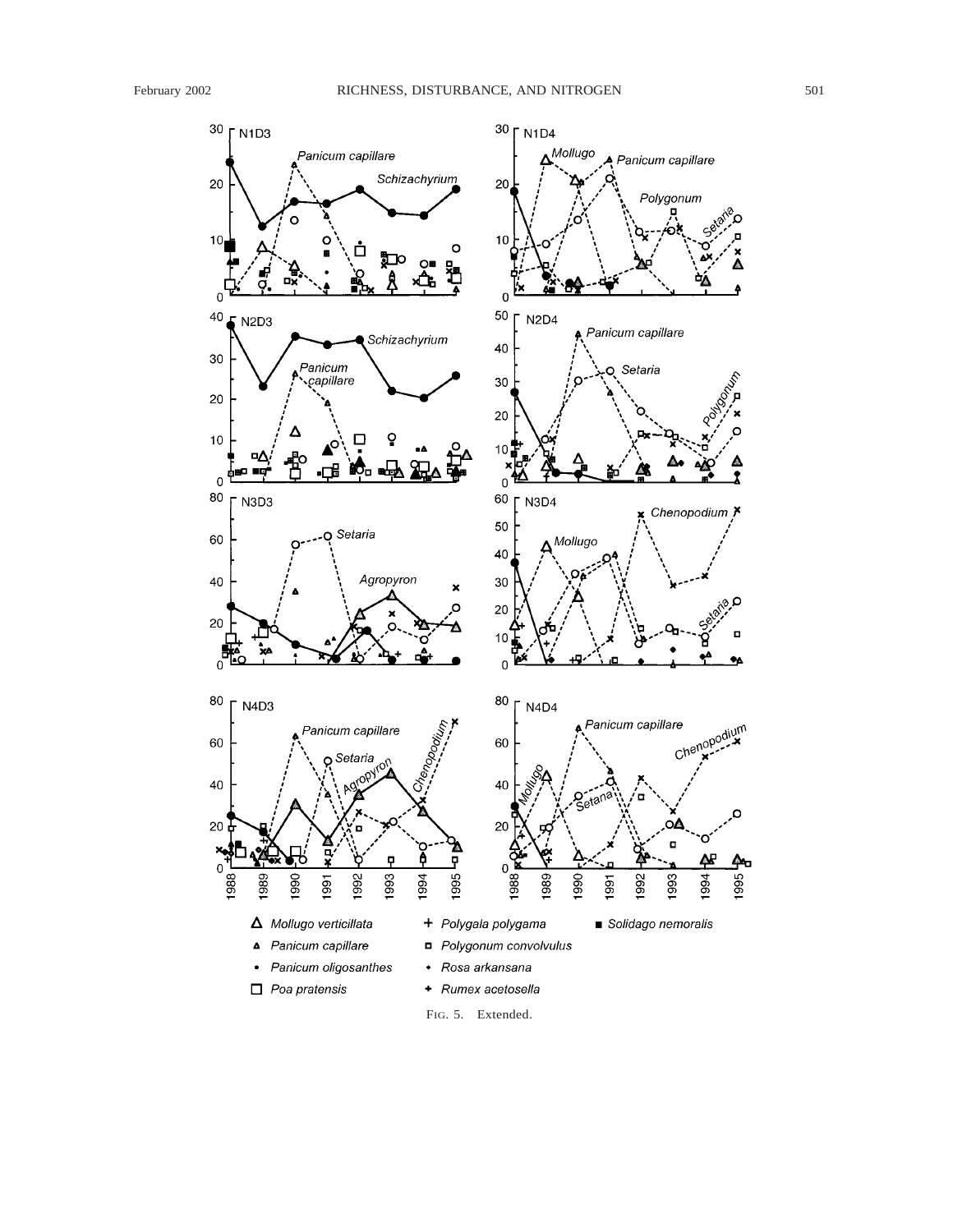uncommon ''satellite'' species (Glenn and Collins 1993). *Schizachyrium* also varies less through time than do uncommon species in fertilization experiments at Cedar Creek (Tilman and El Haddi 1992, Tilman 1993). *Poa pratensis* increased during the experiment (Fig. 5), possibly because of drought recovery (Tilman and El Haddi 1992). Interestingly, the decline of N-fixing cryptogams in our control plots corresponded to the loss of N-fixing legumes from undisturbed prairie fragments (Leach and Givnish 1999): the accumulation of litter over time probably deprives these species of light needed for N fixation.

Relative to other treatments, control plots had consistently high rates of colonization and extirpation (Fig. 3), and the highest rates of turnover (Fig. 4). Because control plots were dominated by perennials (Fig. 5), this turnover probably resulted from perennials producing shoots in some years and remaining dormant in others. Many examples of local extirpation have been reported (e.g., Crawley 1990, Tilman and El Haddi 1992). In some cases, lost species are replaced by different species (McIntyre and Lavorel 1994, Tilman 1996), but in our control plots, lost species tended to reappear later (Fig. 5). High rates of turnover in natural diverse vegetation are common (Rydin and Borgegård 1988, O'Connor 1991, van der Maarel and Sykes 1993, Robinson et al. 1995, Collins 2000). In summary, richness was high in control plots, but this was associated with much extirpation, colonization, and turnover, so that control plots were relatively dynamic. The results support the suggestion that diverse vegetation is characterized by relatively variable population-level attributes, such as colonization and extirpation (Fig. 3), but less variable community-level attributes such as richness (Fig. 2; Chapin and Shaver 1985, Collins et al. 1987, Tilman 1996).

The accidental burning of the experiment in early spring in 1994 had little or no effect on species richness (Fig. 2), species composition (Fig. 5), or standing crop (S. D. Wilson and D. Tilman, *unpublished data*), probably because the perennials were dormant meristems and the annuals were ungerminated seeds, and most grassland biomass is belowground (Wilson 1993). *Chenopodium* appeared to increase following the fire (Fig. 5), but this increase was merely following the trend set in years before the fire.

The array of responses generated by our factorial gradient helps explain why richness varies with fertility and disturbance in different ways along different natural gradients (Waide et al. 1999): the pattern and dynamics of variation clearly depends on location within the fertility-disturbance matrix.

### **ACKNOWLEDGMENTS**

We thank A. El Haddi, X. Li, T. Mielke, C. Osbeck, D. Peltzer, and many summer students at Cedar Creek for assistance, and C. Canham, S. Collins, H. Hager, L. Heidinga, D. Peltzer, and anonymous reviewers for improving earlier versions of this paper. Supported by NSF grant 8612104 and NSERC.

#### LITERATURE CITED

- Bazzaz, F. A. 1979. The physiological ecology of plant succession. Annual Review of Ecology and Systematics **10**: 351–371.
- Belsky, A. J. 1992. Effects of grazing, competition, disturbance and fire on species composition and diversity in grassland communities. Journal of Vegetation Science **3**: 187–200.
- Berendse, F., W. T. Elberse, and R. H. M. Geerts. 1992. Competition and nitrogen loss from plants in grassland ecosystems. Ecology **73**:46–53.
- Burke, M. J. W., and J. P. Grime. 1996. An experimental study of plant community invasibility. Ecology **77**:776– 790.
- Carson, W. P., and G. W. Barrett. 1988. Succession in oldfield plant communities: effects of contrasting types of nutrient enrichment. Ecology **69**:984–994.
- Chapin, F. S., III, and G. R. Shaver. 1985. Individualistic growth response of tundra plant species to environmental manipulations in the field. Ecology **66**:564–576.
- Coffin, D. P., W. K. Lauenroth, and I. C. Burke. 1996. Recovery of vegetation in a semiarid grassland 53 years after disturbance. Ecological Applications **6**:538–555.
- Collins, S. L. 2000. Disturbance frequency and community stability in native tallgrass prairie. American Naturalist **155**:311–325.
- Collins, S. L., J. A. Bradford, and P. L. Sims. 1987. Succession and fluctuation in *Artemisia*-dominated grassland. Vegetatio **73**:89–99.
- Collins, S. L., S. M. Glenn, and D. J. Gibson. 1995. Experimental analysis of intermediate disturbance and initial floristic composition: decoupling cause and effect. Ecology **76**:486–492.
- Collins, S. L., A. M. Knapp, J. M. Briggs, J. M. Blair, and E. M. Steinauer. 1998. Modulation of diversity by grazing and mowing in native tallgrass prairie. Science **280**:745– 747.
- Connell, J. H. 1978. Diversity in tropical rain forests and coral reefs. Science **199**:1302–1310.
- Coppock, D. L., J. K. Detling, J. E. Ellis, and M. I. Dyer. 1983. Plant–herbivore interactions in a North American mixed-grass prairie. I. Effects of black-tailed prairie dogs on intra-seasonal aboveground plant biomass and nutrient dynamics and plant species diversity. Oecologia **56**:1–9.
- Crawley, M. J. 1990. The population dynamics of plants. Philosophical Transactions of the Royal Society of London **330**:125–140.
- Daubenmire, R. 1959. Canopy-coverage method of vegetational analysis. Northwest Science **33**:43–64.
- Denslow, J. S. 1980. Patterns of plant species diversity during succession under different disturbance regimes. Oecologia **46**:18–21.
- Dodd, M., J. Silvertown, K. McConway, J. Potts, and M. Crawley. 1995. Community stability: a 60-year record of trends and outbreaks in the occurrence of species in the Park Grass Experiment. Journal of Ecology **83**:277–285.
- Firbank, L. G. 1993. Short-term variability of plant populations within a regularly disturbed habitat. Oecologia **94**: 351–355.
- Foster, B. L., and K. L. Gross. 1998. Species richness in a successful grassland: effects of nitrogen enrichment and plant litter. Ecology **79**:2593–2602.
- Givnish, T. J. 1986. Economics of support. Pages 413–420 *in* T. J. Givnish, editor. On the economy of plant form and function. Cambridge University Press, Cambridge, UK.
- Glenn, S. M., and S. L. Collins. 1993. Experimental analysis of patch dynamics in tallgrass prairie plant communities. Journal of Vegetation Science **4**:157–162.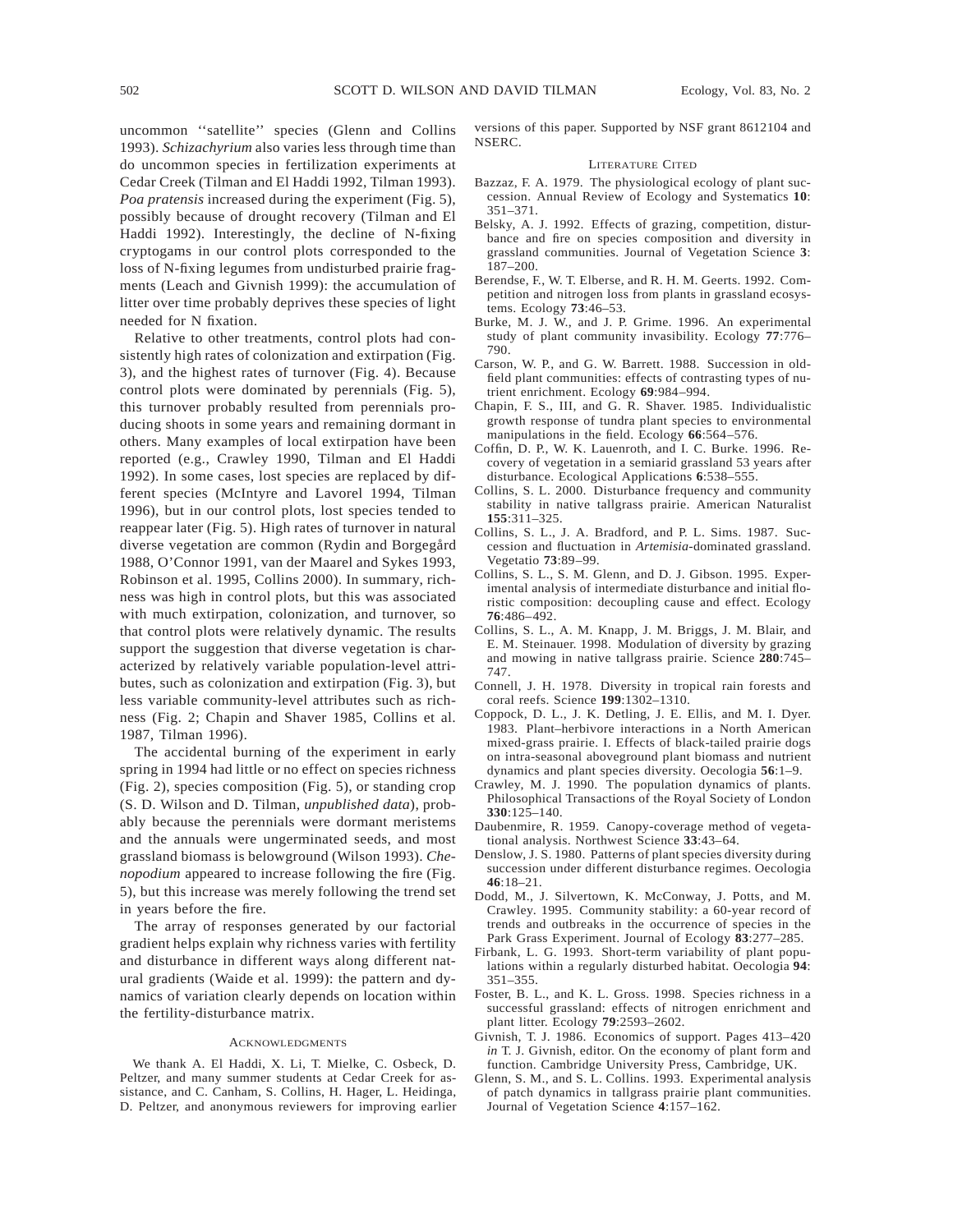- Gough, L., and J. B. Grace. 1998. Herbivore effects on plant species density at varying productivity levels. Ecology **79**: 1586–1594.
- Gough, L., and J. B. Grace. 1999. Effects of environmental change on plant species density: comparing predictions with experiments. Ecology **80**:882–890.
- Gough, L., J. B. Grace, and K. L. Taylor. 1994. The relationship between species richness and community biomass: the importance of environmental variables. Oikos **70**:271– 279.
- Gough, L., C. W. Osenberg, K. L. Gross, and S. L. Collins. 2000. Fertilization effects on species density and primary productivity in herbaceous plant communities. Oikos **89**: 428–439.
- Grace, J. B. 1999. The factors controlling species density in herbaceous plant communities: an assessment. Perspectives in Plant Ecology, Evolution and Systematics **2**:1–28.
- Grace, J. B., and B. H. Pugasek. 1997. A structural equation model of plant species richness and its application to a coastal wetland. American Naturalist **149**:436–460.
- Grime, J. P. 1973. Competitive exclusion in herbaceous vegetation. Nature **242**:344–347.
- Grime, J. P. 1979. Plant strategies and vegetation processes. John Wiley, Chichester, UK.
- Halpern, C. B., and T. A. Spies. 1995. Plant species diversity in natural and managed forests of the Pacific Northwest. Ecological Applications **5**:913–934.
- Hobbs, R. J., and L. Atkins. 1988. Effect of disturbance and nutrient addition on native and introduced annuals in plant communities in the western Australian wheatbelt. Australian Journal of Ecology **13**:171–179.
- Hobbs, R. J., S. L. Gulmon, V. J. Hobbs, and H. A. Mooney. 1988. Effects of fertiliser addition and subsequent gopher disturbance on a serpentine annual grassland community. Oecologia **75**:291–295.
- Huberty, L. E., K. L. Gross, and C. J. Miller. 1998. Effects of nitrogen addition in successional dynamics and species diversity in Michigan old-fields. Journal of Ecology **86**: 794–803.
- Huenneke, L. F., S. P. Hamburg, R. Koide, H. A. Mooney, and P. M. Vitousek. 1990. Effects of soil resources on plant invasion and community structure in Californian serpentine grassland. Ecology **71**:478–491.
- Huntly, N. 1991. Herbivores and the dynamics of communities and ecosystems. Annual Review of Ecology and Systematics **22**:477–503.
- Huston, M. 1979. A general hypothesis of species diversity. American Naturalist **113**:81–101.
- Huston, M. 1994. Biological diversity: the coexistence of species on changing landscapes. Cambridge University Press, Cambridge, UK.
- Inouye, R. S., N. J. Huntly, D. Tilman, J. R. Tester, M. Stillwell, and K. C. Zinnel. 1987. Old-field succession on a Minnesota sand plain. Ecology **68**:12–26.
- Keddy, P., and L. H. Fraser. 1999. On the diversity of land plants. Ecoscience **6**:366–380.
- Lauenroth, W. K., J. L. Dodd, and P. L. Sims. 1978. The effects of water- and nitrogen-induced stresses on plant community structure in a semiarid grassland. Oecologia **36**: 211–222.
- Leach, M. K., and T. J. Givnish. 1999. Gradients in the composition, structure, and diversity of remnant oak savannas in southern Wisconsin. Ecological Monographs **69**:353– 374.
- Likens, G. E. 1989. Long term studies in ecology: approaches and alternatives. Springer-Verlag, New York, New York, USA.
- Lundqvist, J. 1968. Plant cover and environments of steep hillsides in Pite Lappmark. Acta Phytogeographica Suecica (53), Stockholm, Sweden.
- McIntyre, S., and S. Lavorel. 1994. How environmental and disturbance factors influence species composition in temperate Australian grasslands. Journal of Vegetation Science **5**:373–384.
- Milchunas, D. G., W. K. Lauenroth, P. L. Chapman, and M. K. Kazempour. 1990. Community attributes along a perturbation gradient in a shortgrass steppe. Journal of Vegetation Science **1**:375–384.
- Miller, T. E. 1982. Community diversity and interactions between the size and frequency of disturbance. American Naturalist **120**:533–536.
- Montalvo, J., M. A. Casado, C. Levassor, and F. D. Pineda. 1993. Species diversity patterns in Mediterranean grasslands. Journal of Vegetation Science **4**:213–222.
- Moore, D. R. J., and P. A. Keddy. 1989. The relationship between species richness and standing crop in wetlands: the importance of scale. Vegetatio **79**:99–106.
- Nilsson, C., and S. D. Wilson. 1991. Convergence in plant community structure along disparate gradients: are lakeshores inverted mountainsides? American Naturalist **137**: 774–790.
- O'Connor, T. G. 1991. Local extinction in perennial grasslands: a life history approach. American Naturalist **137**: 753–773.
- Paine, R. T., and S. A. Levin. 1981. Intertidal landscapes: disturbance and the dynamics of pattern. Ecological Monographs **51**:145–178.
- Pollock, M. M., R. J. Naiman, and T. A. Hanley. 1998. Plant species richness in riparian wetlands: a test of biodiversity theory. Ecology **79**:94–105.
- Press, M. C., J. A. Potter, M. J. W. Burke, T. V. Callaghan, and J. A. Lee. 1998. Responses of a subarctic dwarf shrub heath community to simulated environmental change. Journal of Ecology **86**:315–327.
- Proulx, M., and A. Mazumder. 1998. Reversal of grazing impact on plant species richness in nutrient-poor vs. nutrient-rich ecosystems. Ecology **79**:2581–2592.
- Ricklefs, R. E., and D. Schluter. 1993. Species diversity in ecological communities: historical and geographical perspectives. University of Chicago Press, Chicago, Illinois, USA.
- Ritchie, M. E., and H. Olff. 1999. Spatial scaling laws yield a synthetic theory of biodiversity. Nature **400**:557–560.
- Robinson, G. R., J. F. Quinn, and M. L. Stanton. 1995. Invasibility of experimental grassland habitat islands in a California winter annual grassland. Ecology **76**:786–794.
- Rosenzweig, M. L. 1995. Species diversity in space and time. Cambridge University Press, New York, New York, USA.
- Rydin, H., and S. O. Borgegård. 1988. Plant species richness on islands over a century of primary succession: Lake Hjälmaren. Ecology **69**:916–927.
- Shipley, B., P. A. Keddy, C. Gaudet, and D. R. J. Moore. 1991. A model of species density in shoreline vegetation. Ecology **72**:1658–1667.
- Steinauer, E. M., and S. L. Collins. 1995. Effects of urine deposition on small-scale patch structure in prairie. Ecology **76**:1195–1205.
- Tilman, D. 1988. Plant strategies and the dynamics and structure of plant communities. Princeton University Press, Princeton, New Jersey, USA.
- Tilman, D. 1993. Species richness of experimental productivity gradients: how important is colonization limitation. Ecology **74**:2179–2191.
- Tilman, D. 1996. Biodiversity: population versus ecosystem stability. Ecology **77**:350–363.
- Tilman, D., and A. El Haddi. 1992. Drought and diversity in grasslands. Oecologia **89**:257–264.
- Tomanek, G. W., and G. K. Hulett. 1970. Effects of historical droughts on grassland vegetation in the central Great Plains. Pages 203–210 *in* W. Dort, Jr. and J. K. Jones, Jr.,